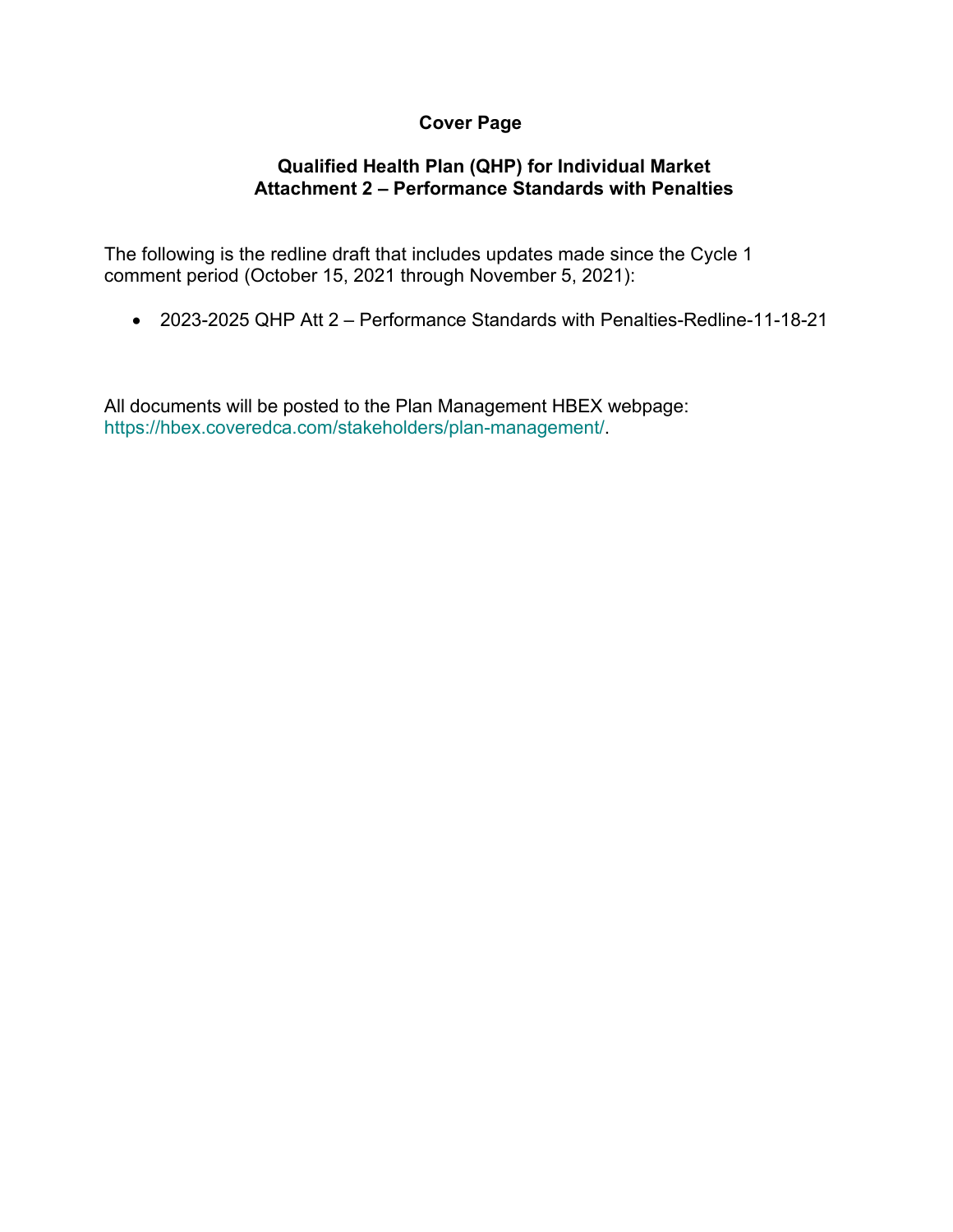# **Attachment X.2 – Performance Standards with Penalties**

In this 2023-2025 QHP Issuer Contract, Covered California is implementing the Quality Transformation Initiative as the main financial incentive for quality and health equity performance and improvement. This Attachment  $X-2$  – Performance Standards with Penalties captures performance standards in the areas of health disparities, payment strategies, enrollee experience, data quality and completeness, and oral health, that are critical to Covered California meeting its mission.

This table represents a summary of the Performance Standards with Penalties which are detailed further in this Attachment:  $\Delta \mathcal{D}$ 

|                    | <b>Performance Standards with Penalties</b>       | <b>Percent of At-</b> | <b>Percent of At-</b> | <b>Percent of At-</b> |
|--------------------|---------------------------------------------------|-----------------------|-----------------------|-----------------------|
|                    |                                                   | <b>Risk Amount</b>    | <b>Risk Amount</b>    | <b>Risk Amount</b>    |
|                    |                                                   | 2023                  | 2024                  | 2025                  |
| <b>Health</b>      | 1. Reducing Health Disparities: Demographic Data  | 10%                   | 5%                    | 5%                    |
| <b>Disparities</b> | Collection - Enrollee Race and Ethnicity Self-    |                       |                       |                       |
|                    | <b>Identification</b>                             |                       |                       |                       |
|                    | 2. Reducing Health Disparities: Demographic Data  | 10% (for              | 5%                    | 5%                    |
|                    | Collection – Enrollee Spoken and Written Language | reporting)            |                       |                       |
|                    | 3. Reducing Health Disparities: Disparities       | 10%                   | 10%                   | 10%                   |
|                    | <b>Reduction Intervention</b>                     |                       |                       |                       |
|                    | 4. National Committee for Quality Assurance       | $0\%$                 | 10%                   | 10%                   |
|                    | (NCQA) Health Equity Accreditation                |                       |                       |                       |
| <b>Payment</b>     | 5. Primary Care Payment                           | 10%                   | 10%                   | 10%                   |
|                    |                                                   | 10% (for              | 5%                    | 5%                    |
|                    | 6. Primary Care Spend                             | reporting)            |                       |                       |
|                    | 7. Payment to Support Networks Based on Value     | 10% (for              | 10%                   | 10%                   |
|                    |                                                   | reporting)            |                       |                       |
| <b>Enrollee</b>    | 8. Quality Rating System (QRS) QHP Enrollee       | 20%                   | 20%                   | 20%                   |
| <b>Experience</b>  | <b>Experience Summary Indicator Rating</b>        |                       |                       |                       |
| Data               | 9. Healthcare Evidence Initiative (HEI) Data      | 20%                   | 20%                   | 20%                   |
|                    | Submission                                        |                       |                       |                       |
| <b>Oral Health</b> | 10. Dental Quality Alliance (DQA) Pediatric       | $0\%$                 |                       |                       |
|                    | Measure Set                                       |                       | 5%                    | 5%                    |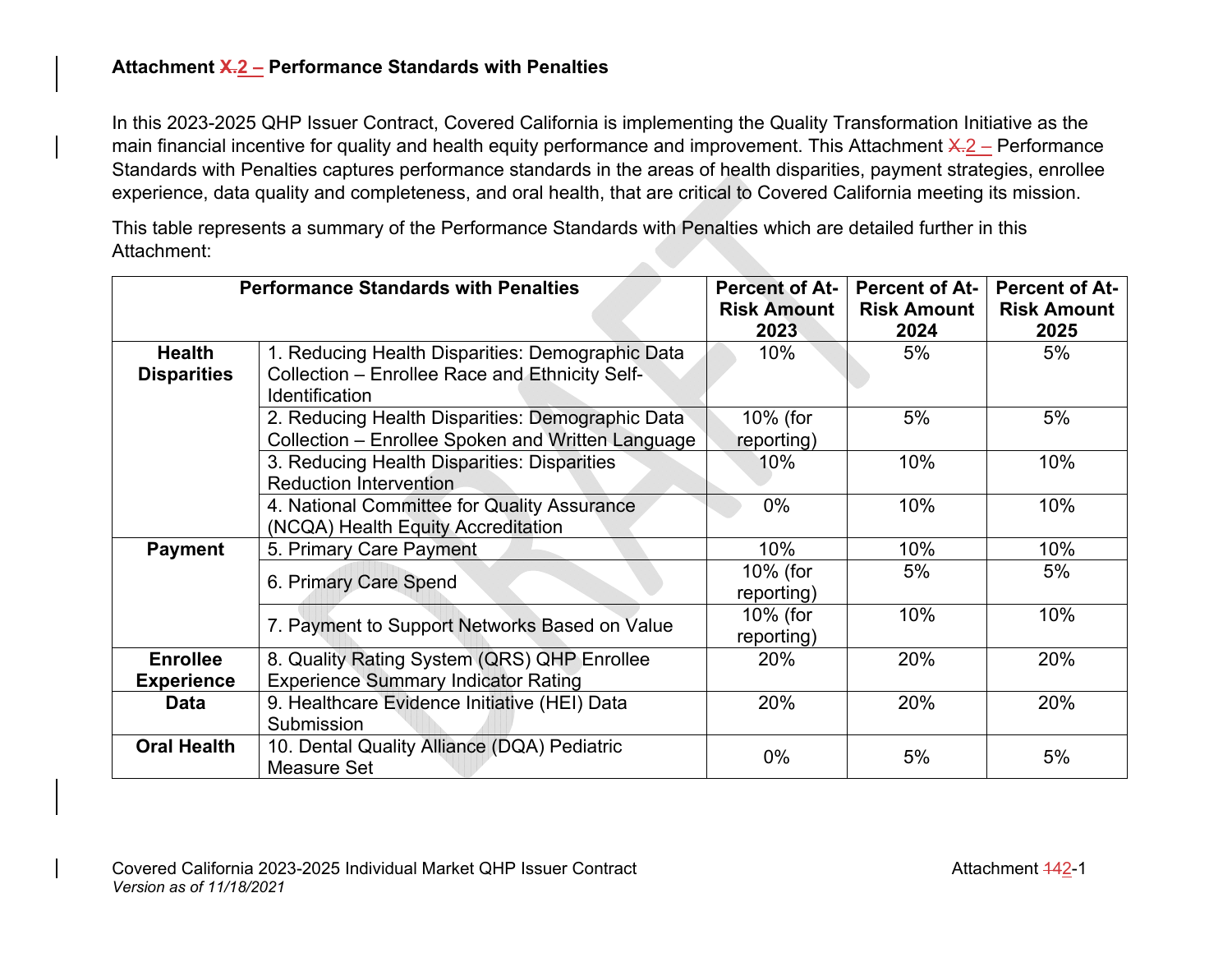## **Attachment X.2 – Performance Standards with Penalties**

During the term of this Agreement, Contractor shall meet or exceed the Performance Standards identified in this Attachment. Contractor shall be responsible for payment of penalties for Contractor's failure to meet the Performance Standards in accordance with the terms set forth in Section 6.1 of the Agreement and this Attachment. Contractor shall submit the data required by the Performance Standards by the date specified by Covered California. Some of the data required applies to a window of time. Some of the data represents a point in time. This measurement timing is described in more detail in the sections within this Attachment.

Contractor shall monitor and track its performance each month against the Performance Standards and provide Covered California with a detailed Monthly Performance Report in a mutually-agreeable format. Contractor must report on Covered California business only and report Contractor's Enrollees in Covered California for the Individual Exchange separate from Contractor's Enrollees in Covered California for Small Business. Except as otherwise specified below in the Performance Standards Table, the reporting period for each Performance Standard shall be one calendar month. All references to days shall be calendar days and references to time of day shall be to Pacific Standard Time.

If Contractor fails to meet any Performance Standard in any calendar month (whether or not the failure is excused), Covered California may request and Contractor shall (a) investigate and report on the root cause of the problem; (b) develop a corrective action plan (where applicable); (c) to the extent within Contractor's control, remedy the cause of the performance failure and resume meeting the affected Performance Standards; (d) implement and notify Covered California of measures taken by Contractor to prevent recurrences, if the performance failure is otherwise likely to recur; and (e) make written recommendations to Covered California for improvements in Contractor's procedures.

The total amount at risk for Contractor's failure to meet the Performance Standards is equal to 0.2% of the total Gross Premium for the applicable Plan Year (At-Risk Amount). Penalties will be determined on an annual basis at the end of each calendar year, based on Contractor's final year-end data for each Performance Standard. Where applicable, performance is assessed for each product (HMO, PPO, EPO) the Contractor offers. Penalties are weighted by enrollment in the product for Contractor's with multiple products. Covered California has specified below when the At-Risk Amount or the performance requirements differ by product.

Covered California will provide the Contractor an Initial Contractor Performance Standard Evaluation Report, covering preliminary year end data available, which Covered California will send to Contractor for review no later than February 28th of the following calendar year.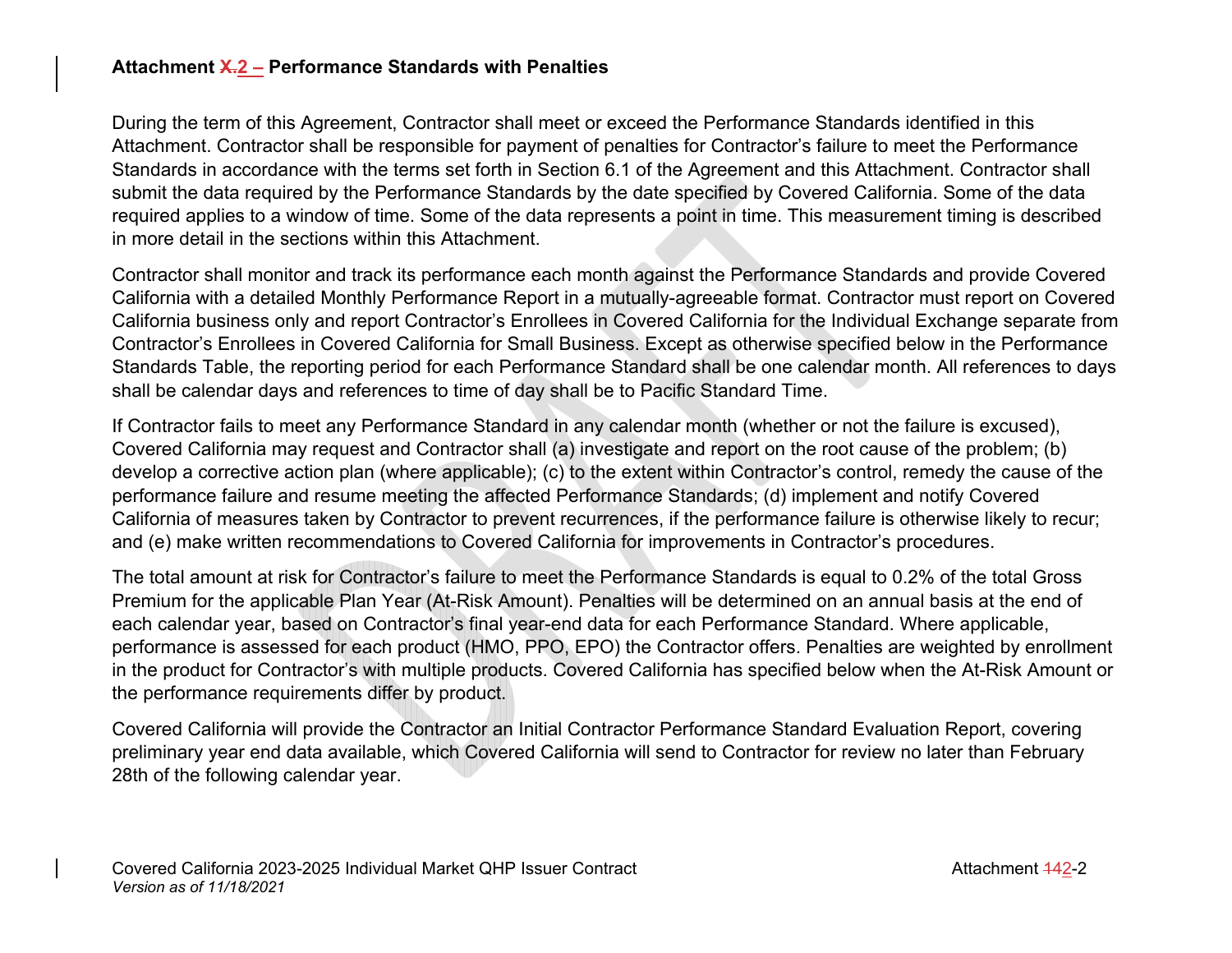### **Attachment X.2 – Performance Standards with Penalties**

When the results of the Performance Standards are calculated, Covered California will provide Contractor with a Final Contractor Performance Standard Evaluation Report, along with an invoice, within 60 calendar days of receipt of the Performance Standards data requirements. Contractor shall remit payment to Covered California within 30 calendar days of receiving the Final Contractor Performance Measurement Evaluation Report and invoice.

If Contractor does not agree with either the Initial or Final Performance Standard Evaluation Report, Contractor may dispute the Report in writing within thirty (30) calendar days of receipt of that Report. The written notification of dispute shall provide a detailed explanation of the basis for the dispute. Covered California shall review and provide a written response to Contractor's dispute within thirty (30) calendar days of receipt of Contractor's notification of dispute. If the Contractor still disputes the findings of Covered California, Contractor may pursue additional remedies in accordance with Section 12.1 of the Agreement.

Contractor shall not be responsible for any failure to meet a Performance Standard if and to the extent that the failure is excused pursuant to Section 12.7 of the Agreement (Force Majeure), or the parties agree that the lack of compliance is due to Covered California's failure to properly or timely perform (or cause to be properly or timely performed) any responsibility, duty, or other obligation under this Agreement, provided that Contractor timely notifies Covered California of the problem and uses commercially reasonable efforts to perform and meet the Performance Standards notwithstanding Covered California's failure to perform or delay in performing.

If Contractor wishes to avail itself of one of these exceptions, Contractor must notify Covered California in its response to the performance report identifying the failure to meet such Performance Standard. This response must include: (a) the identity of the Performance Standard that is subject to the exception, and (b) the circumstances that gave rise to the exception in sufficient detail to permit Covered California to evaluate whether Contractor's claim of exception is valid. Notwithstanding anything to the contrary herein, in no event shall any failure to meet a Customer Satisfaction Performance Standard fall within an exception.

The Parties may adjust, suspend, or add Performance Standards from time to time, upon written agreement of the parties, without an amendment to this contract.

Covered California and Contractor shall work together to periodically review and adjust the specific measures consistent with any applicable Federal regulations.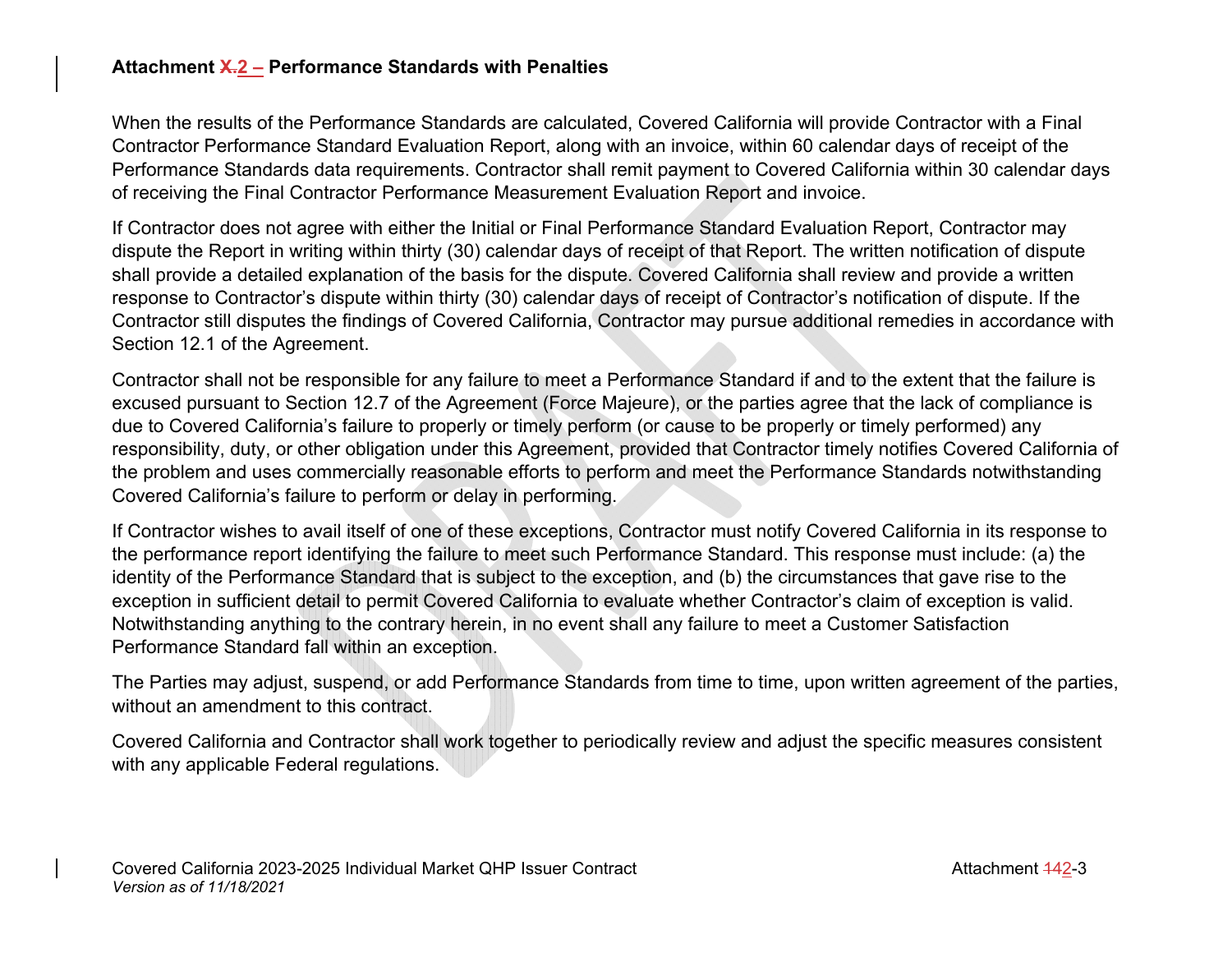# **Quality, Equity, And Delivery System Transformation Standards**

Definitions for Performance Standards: 1 – 7

Measurement Year: The calendar year that activity being assessed is performed.

Reporting Year: The calendar year that performance data is reported to Covered California.

Assessment Year: The calendar year that performance data is evaluated, and Measurement Year performance level is determined.

**Performance Standard 1** 

**1. Reducing Health Disparities: Demographic Data Collection – Enrollee Race and Ethnicity Self-Identification – Attachment 7, Article 1.01 and 1.02** 

Contractor must meet the target of eighty percent (80%) Enrollee self-reported race and ethnicity data for Enrollees. Contractor must demonstrate compliance by including valid race and ethnicity attributes for at least 80% of Enrollees in its Healthcare Evidence Initiative (HEI) data submissions.

Please note the following specifications:

a. See list of acceptable standard values in separate methodology document.

b. "Other", "mixed", "multi-racial", etc. values do apply toward meeting the 80% race and ethnicity standard.

c. "Null", "blank", "missing", "unknown", "not reported", "decline to state", etc. values DO NOT apply toward meeting the 80% race and ethnicity standard.

| Measurement Year 2023                                                                                                  | <b>Measurement Year 2024</b>                                                                                     | Measurement Year 2025                                                                                            |
|------------------------------------------------------------------------------------------------------------------------|------------------------------------------------------------------------------------------------------------------|------------------------------------------------------------------------------------------------------------------|
| Contractor does not meet the 80%<br>standard for self-reported racial and<br>ethnic data for Enrollees: 10%<br>penalty | Contractor does not meet the 80%<br>target for self-reported racial and<br>ethnic data for Enrollees: 5% penalty | Contractor does not meet the 80% target<br>for self-reported racial and ethnic data<br>for Enrollees: 5% penalty |
| Contractor meets the 80% standard<br>for self-reported racial and ethnic<br>data for Enrollees: no penalty             | Contractor meets the 80% target for<br>self-reported racial and ethnic data for<br><b>Enrollees: no penalty</b>  | Contractor meets the 80% target for self-<br>reported racial and ethnic data for<br>Enrollees: no penalty        |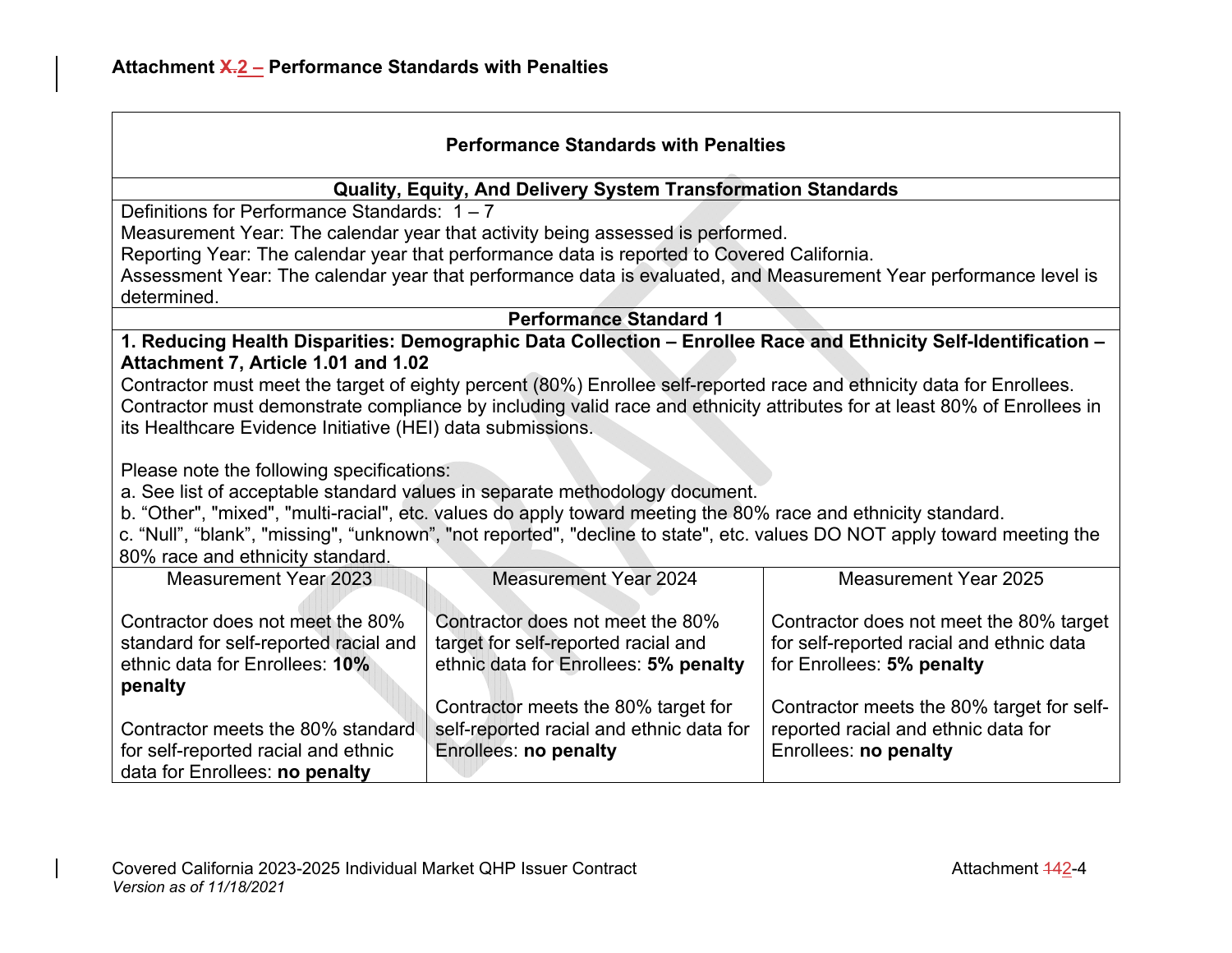| <b>Performance Standards with Penalties</b>                                                                                                                                                                                                                                                                                                                                                                           |                                                                                                                             |                                                                                                                                                |
|-----------------------------------------------------------------------------------------------------------------------------------------------------------------------------------------------------------------------------------------------------------------------------------------------------------------------------------------------------------------------------------------------------------------------|-----------------------------------------------------------------------------------------------------------------------------|------------------------------------------------------------------------------------------------------------------------------------------------|
|                                                                                                                                                                                                                                                                                                                                                                                                                       | <b>Quality, Equity, And Delivery System Transformation Standards</b>                                                        |                                                                                                                                                |
|                                                                                                                                                                                                                                                                                                                                                                                                                       | <b>Performance Standard 2</b>                                                                                               |                                                                                                                                                |
| Attachment 7, Article 1.01 and 1.02                                                                                                                                                                                                                                                                                                                                                                                   | 2. Reducing Health Disparities: Demographic Data Collection - Enrollee Spoken and Written Language -                        |                                                                                                                                                |
| Contractor must include valid spoken and written language attributes for Enrollees in its HEI submissions for 2023 and<br>must meet the negotiated annual standard for self-reported spoken and written language in 2024 and 2025. Contractor<br>must demonstrate compliance by including valid spoken and written language attributes for Enrollees in its Healthcare<br>Evidence Initiative (HEI) data submissions. |                                                                                                                             |                                                                                                                                                |
| <b>Measurement Year 2023</b>                                                                                                                                                                                                                                                                                                                                                                                          | <b>Measurement Year 2024</b>                                                                                                | <b>Measurement Year 2025</b>                                                                                                                   |
| Contractor does not include valid<br>spoken and written language<br>attributes for Enrollees in its HEI<br>submissions: 10% penalty                                                                                                                                                                                                                                                                                   | Contractor does not meet the<br>intermediate standard for self-reported<br>spoken language for Enrollees: 2.5%<br>penalty   | Contractor does not meet the<br>intermediate standard for self-reported<br>spoken language for Enrollees: 2.5%<br>penalty                      |
| Contractor includes valid spoken and<br>written language attributes for<br>Enrollees in its HEI submissions: no<br>penalty                                                                                                                                                                                                                                                                                            | Contractor does not meet the<br>intermediate standard for self-reported<br>written language for Enrollees: 2.5%<br>penalty  | Contractor does not meet the<br>intermediate standard for self-reported<br>written language for Enrollees: 2.5%<br>penalty                     |
|                                                                                                                                                                                                                                                                                                                                                                                                                       | Contractor meets the intermediate<br>standard for self-reported spoken and<br>written language for Enrollees: no<br>penalty | Contractor meets the intermediate<br>standard for self-reported spoken and<br>written language for Covered<br>California Enrollees: no penalty |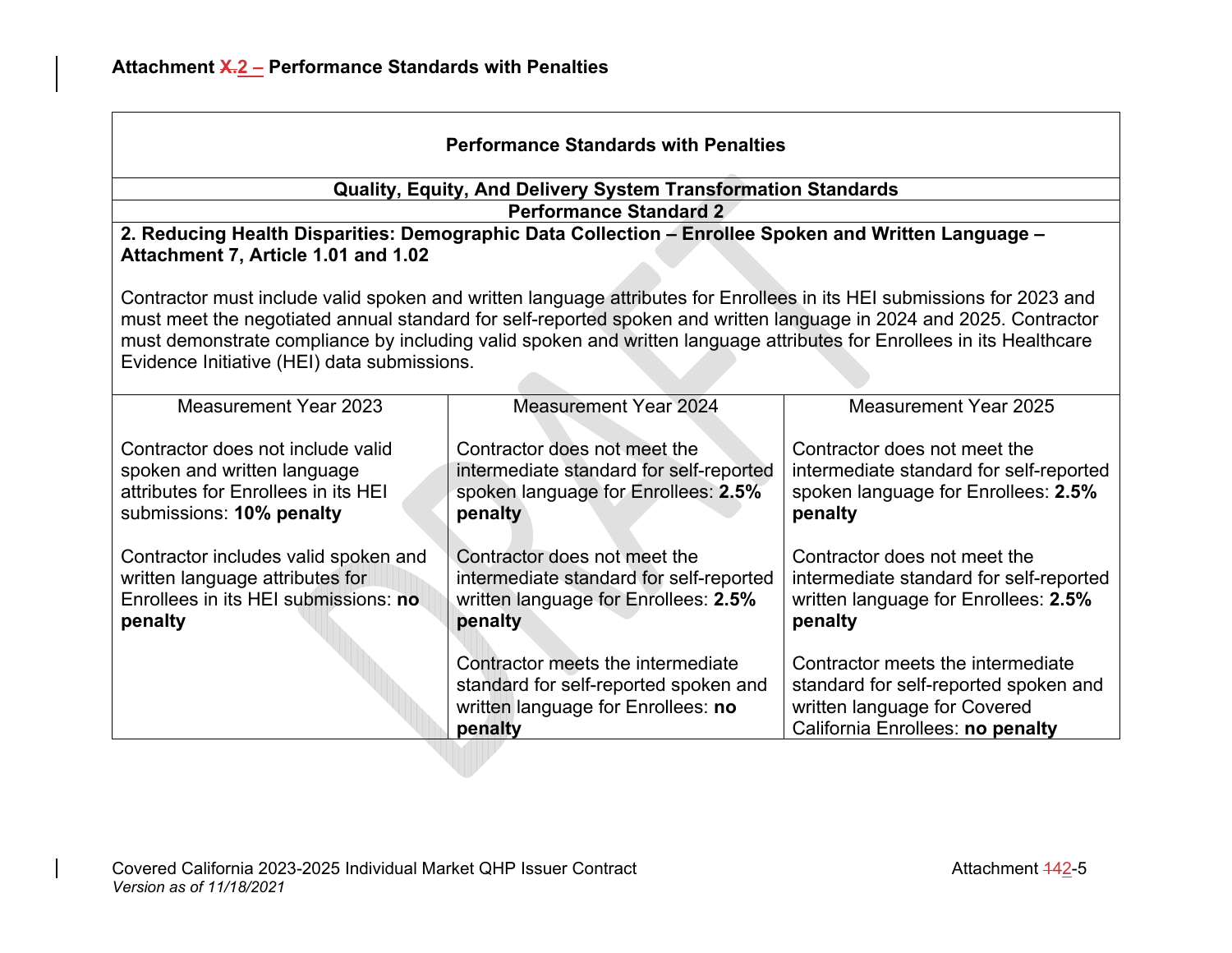| <b>Performance Standards with Penalties</b>                                                                                                                                                                                                                                                                                                                                                                                                                                                                                                                                            |                                                                                                                                                                                                                                                |                                                                                                                                                                                                                                                |
|----------------------------------------------------------------------------------------------------------------------------------------------------------------------------------------------------------------------------------------------------------------------------------------------------------------------------------------------------------------------------------------------------------------------------------------------------------------------------------------------------------------------------------------------------------------------------------------|------------------------------------------------------------------------------------------------------------------------------------------------------------------------------------------------------------------------------------------------|------------------------------------------------------------------------------------------------------------------------------------------------------------------------------------------------------------------------------------------------|
|                                                                                                                                                                                                                                                                                                                                                                                                                                                                                                                                                                                        | <b>Quality, Equity, And Delivery System Transformation Standards</b>                                                                                                                                                                           |                                                                                                                                                                                                                                                |
|                                                                                                                                                                                                                                                                                                                                                                                                                                                                                                                                                                                        | <b>Performance Standard 3</b>                                                                                                                                                                                                                  |                                                                                                                                                                                                                                                |
|                                                                                                                                                                                                                                                                                                                                                                                                                                                                                                                                                                                        | 3. Reducing Health Disparities: Disparities Reduction Intervention - Attachment 7, Article 1.03                                                                                                                                                |                                                                                                                                                                                                                                                |
| Pursuant to Article 1.03 of Attachment 7, Contractor must demonstrate meaningful improvement for its selected<br>disparity measure for the intervention population based on the mutually agreed upon intervention proposal and target<br>improvement rate and by year-end 2025 demonstrate reduced disparity between intervention population and reference<br>population. Contractor must report progress, including analysis of outcomes and potential to scale or replicate<br>intervention, by submitting to Covered California-approved disparities intervention progress reports. |                                                                                                                                                                                                                                                |                                                                                                                                                                                                                                                |
| <b>Measurement Year 2023</b>                                                                                                                                                                                                                                                                                                                                                                                                                                                                                                                                                           | <b>Measurement Year 2024</b>                                                                                                                                                                                                                   | <b>Measurement Year 2025</b>                                                                                                                                                                                                                   |
| Contractor and submits required<br>progress reports, and Contractor<br>does not meet target improvement<br>rate in intervention population for<br>identified disparity measure: 10%<br>penalty                                                                                                                                                                                                                                                                                                                                                                                         | Contractor submits required progress<br>reports and Contractor does not meet<br>disparity reduction target for identified<br>disparity measure: 10% penalty<br>Contractor meets disparity reduction<br>target for identified disparity measure | Contractor submits required progress<br>reports and Contractor does not meet<br>disparity reduction target for identified<br>disparity measure: 10% penalty<br>Contractor meets disparity reduction<br>target for identified disparity measure |
| Contractor meets target improvement<br>rate in intervention population for<br>identified disparity measure and<br>submits required progress reports:<br>no penalty                                                                                                                                                                                                                                                                                                                                                                                                                     | and submits required progress<br>reports: no penalty                                                                                                                                                                                           | and submits required progress reports:<br>no penalty                                                                                                                                                                                           |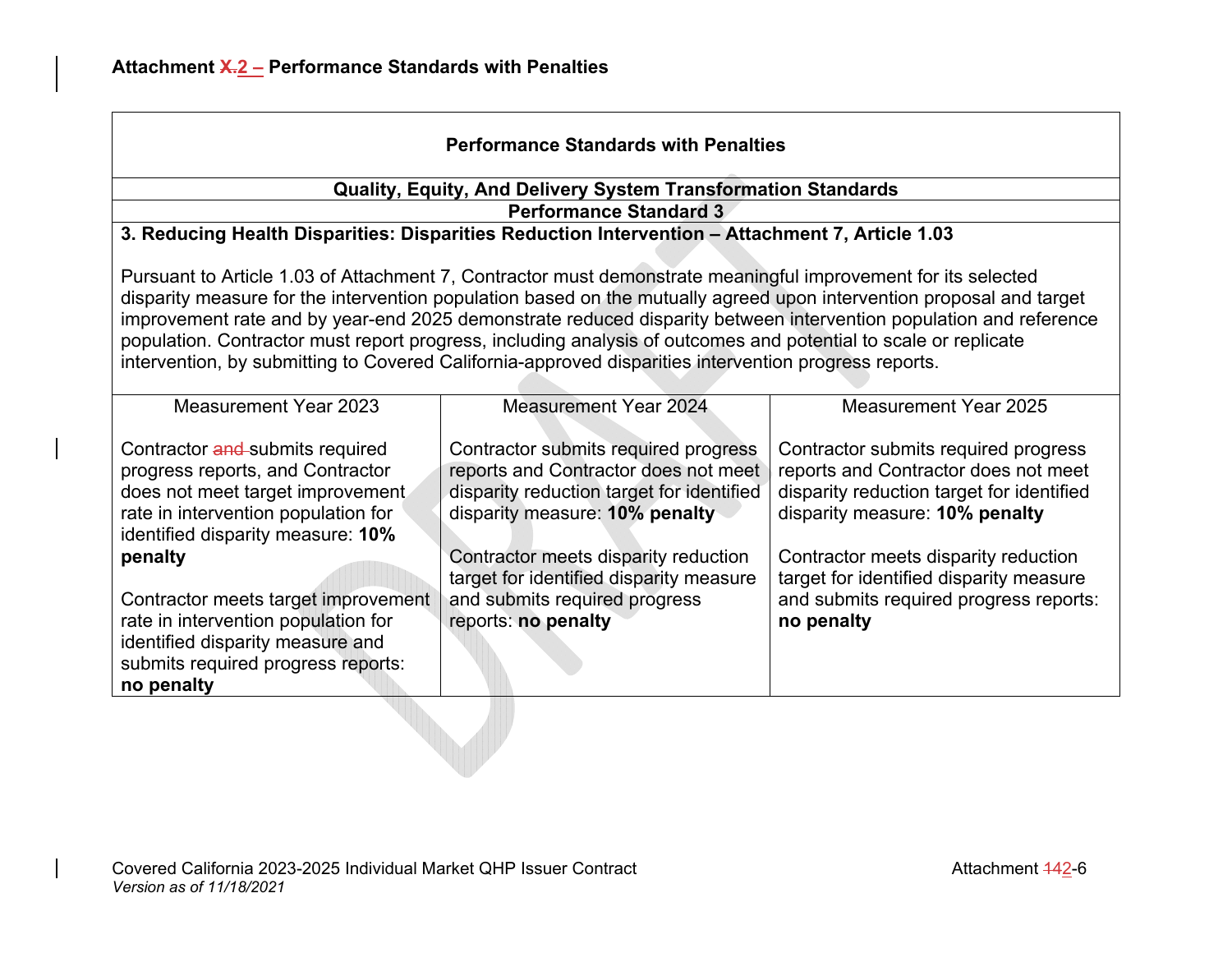| <b>Performance Standards with Penalties</b>                                                                                                |                                                                                                                                                                                |                                                                                                                                                             |
|--------------------------------------------------------------------------------------------------------------------------------------------|--------------------------------------------------------------------------------------------------------------------------------------------------------------------------------|-------------------------------------------------------------------------------------------------------------------------------------------------------------|
|                                                                                                                                            | <b>Quality, Equity, And Delivery System Transformation Standards</b>                                                                                                           |                                                                                                                                                             |
|                                                                                                                                            | <b>Performance Standard 4</b>                                                                                                                                                  |                                                                                                                                                             |
|                                                                                                                                            | 4. National Committee for Quality Assurance (NCQA) Health Equity Accreditation                                                                                                 |                                                                                                                                                             |
| Contractor must achieve and maintain NCQA Multicultural Health Care Distinction (MHCD) or Health Equity<br>Accreditation by year-end 2023. |                                                                                                                                                                                |                                                                                                                                                             |
| Measurement Year 2023                                                                                                                      | Measurement Year 2024                                                                                                                                                          | Measurement Year 2025                                                                                                                                       |
| No assessment.                                                                                                                             | Contractor fails to achieve or maintain<br><b>NCQA Health Equity Accreditation by</b><br>January 1, 2024 or fails to maintain<br>accreditation throughout 2024: 10%<br>penalty | Contractor fails to achieve NCQA<br>Health Equity Accreditation by<br>January 1, 2025 or fails to maintain<br>accreditation throughout 2025: 10%<br>penalty |
|                                                                                                                                            | Contractor achieves NCQA Health<br><b>Equity Accreditation and maintains</b><br>accreditation throughout 2024: no<br>penalty                                                   | Contractor achieves NCQA Health<br><b>Equity Accreditation and maintains</b><br>accreditation throughout 2025: no<br>penalty                                |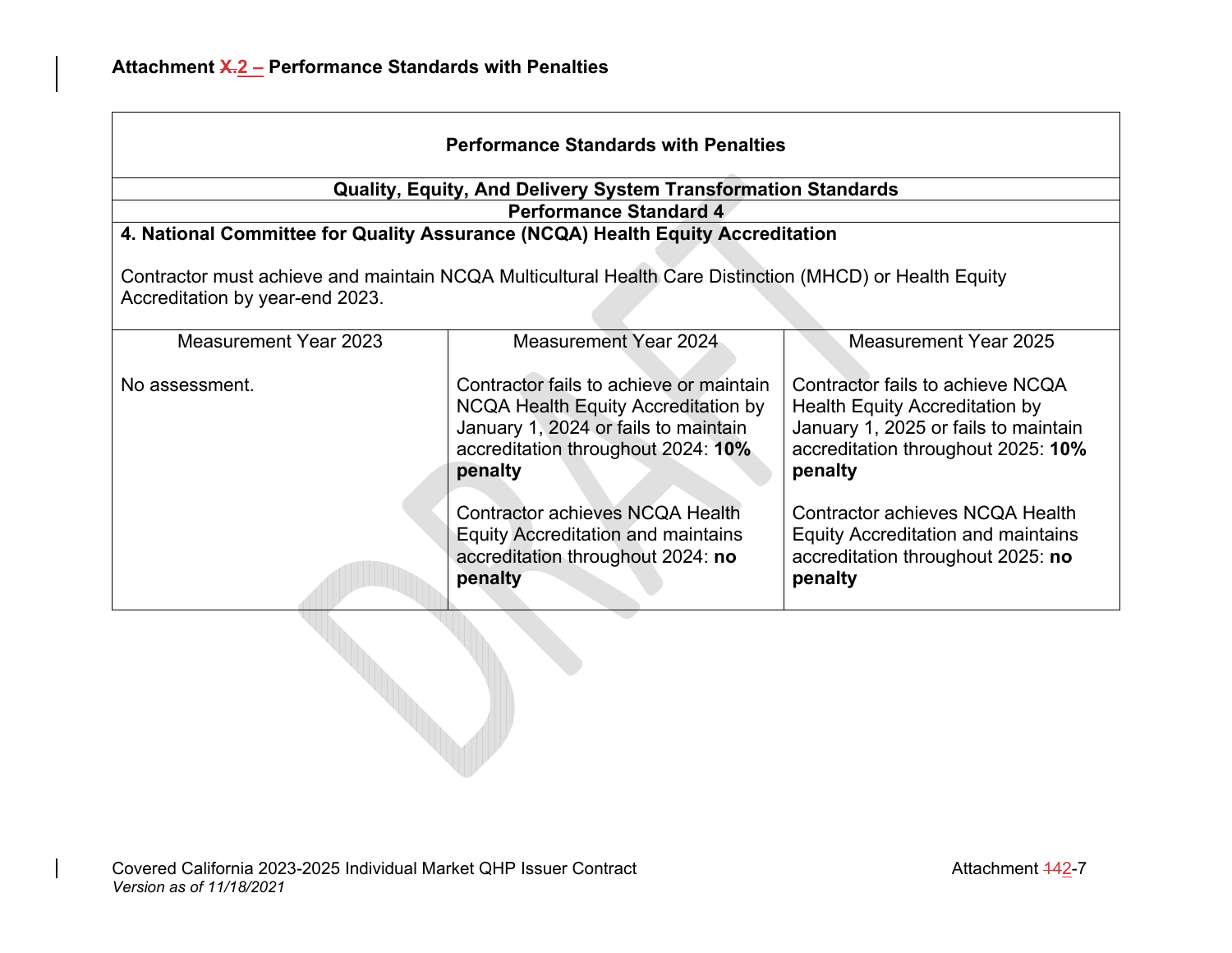| <b>Performance Standards with Penalties</b>                                                                                                                                                                                                                                                                                                                                                                                                                                                                                                                                    |                                                                                                                                                                  |                                                                                                                                                                  |
|--------------------------------------------------------------------------------------------------------------------------------------------------------------------------------------------------------------------------------------------------------------------------------------------------------------------------------------------------------------------------------------------------------------------------------------------------------------------------------------------------------------------------------------------------------------------------------|------------------------------------------------------------------------------------------------------------------------------------------------------------------|------------------------------------------------------------------------------------------------------------------------------------------------------------------|
|                                                                                                                                                                                                                                                                                                                                                                                                                                                                                                                                                                                | Quality, Equity, And Delivery System Transformation Standards                                                                                                    |                                                                                                                                                                  |
|                                                                                                                                                                                                                                                                                                                                                                                                                                                                                                                                                                                | <b>Performance Standard 5</b>                                                                                                                                    |                                                                                                                                                                  |
| 5. Primary Care Payment - Attachment 7, Article 4.01.3                                                                                                                                                                                                                                                                                                                                                                                                                                                                                                                         |                                                                                                                                                                  |                                                                                                                                                                  |
| Contractor must progressively expand and meet a minimum threshold for the number and percent of primary care<br>clinicians paid through the Health Care Payment Learning and Action Network Alternative Payment Model (HCP LAN<br>APM) categories of population-based payment (Category 4) or alternative payment models built on fee for service<br>structure such as shared savings (Category 3) for each measurement year. Contractor's payment models must provide<br>the revenue necessary for primary care clinicians to adopt accessible, data-driven, team-based care. |                                                                                                                                                                  |                                                                                                                                                                  |
| <b>Measurement Year 2023</b>                                                                                                                                                                                                                                                                                                                                                                                                                                                                                                                                                   | <b>Measurement Year 2024</b>                                                                                                                                     | <b>Measurement Year 2025</b>                                                                                                                                     |
| Contractor demonstrates that less<br>than 40% of primary care clinicians<br>are contracted under HCP LAN APM<br>Category 3 or Category 4: 10%<br>penalty                                                                                                                                                                                                                                                                                                                                                                                                                       | Contractor demonstrates that less<br>than 45% of primary care clinicians<br>are contracted under HCP LAN APM<br>Category 3 or Category 4: 10%<br>penalty         | Contractor demonstrates that that less<br>than 50% of primary care clinicians<br>are contracted under HCP LAN APM<br>Category 3 or Category 4: 10%<br>penalty    |
| Contractor demonstrates that 40% to<br>less than 50% of primary care<br>clinicians are contracted under HCP<br>LAN APM Category 3 or Category 4:<br>7.5% penalty                                                                                                                                                                                                                                                                                                                                                                                                               | Contractor demonstrates that 45% to<br>less than 55% of primary care<br>clinicians are contracted under HCP<br>LAN APM Category 3 or Category 4:<br>7.5% penalty | Contractor demonstrates that 50% to<br>less than 60% of primary care<br>clinicians are contracted under HCP<br>LAN APM Category 3 or Category 4:<br>7.5% penalty |
| Contractor demonstrates that 50% to<br>less than 60% of primary care<br>clinicians are contracted under HCP<br>LAN APM Category 3 or Category 4:<br>5% penalty                                                                                                                                                                                                                                                                                                                                                                                                                 | Contractor demonstrates that 55% to<br>less than 65% of primary care<br>clinicians are contracted under HCP<br>LAN APM Category 3 or Category 4:<br>5% penalty   | Contractor demonstrates that 60% to<br>less than 70% of primary care<br>clinicians are contracted under HCP<br>LAN APM Category 3 or Category 4:<br>5% penalty   |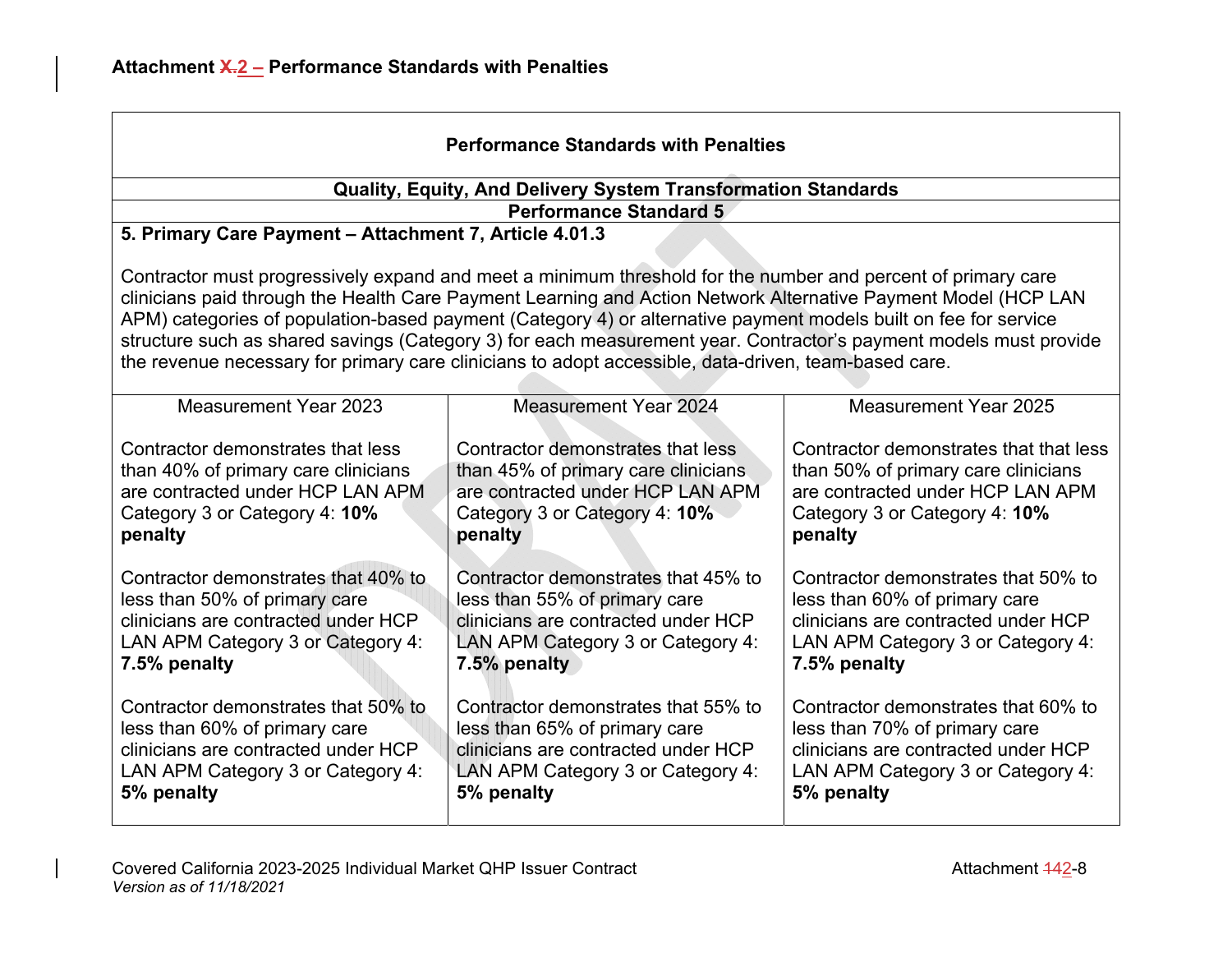| Contractor demonstrates that 60% or  | Contractor demonstrates that 65% or  | Contractor demonstrates that 70% or  |
|--------------------------------------|--------------------------------------|--------------------------------------|
| ' more primary care clinicians are   | more primary care clinicians are     | more of primary care clinicians are  |
| contracted under HCP LAN APM         | contracted under HCP LAN APM         | contracted under HCP LAN APM         |
| Category 3 or Category 4: no penalty | Category 3 or Category 4: no penalty | Category 3 or Category 4: no penalty |
|                                      |                                      |                                      |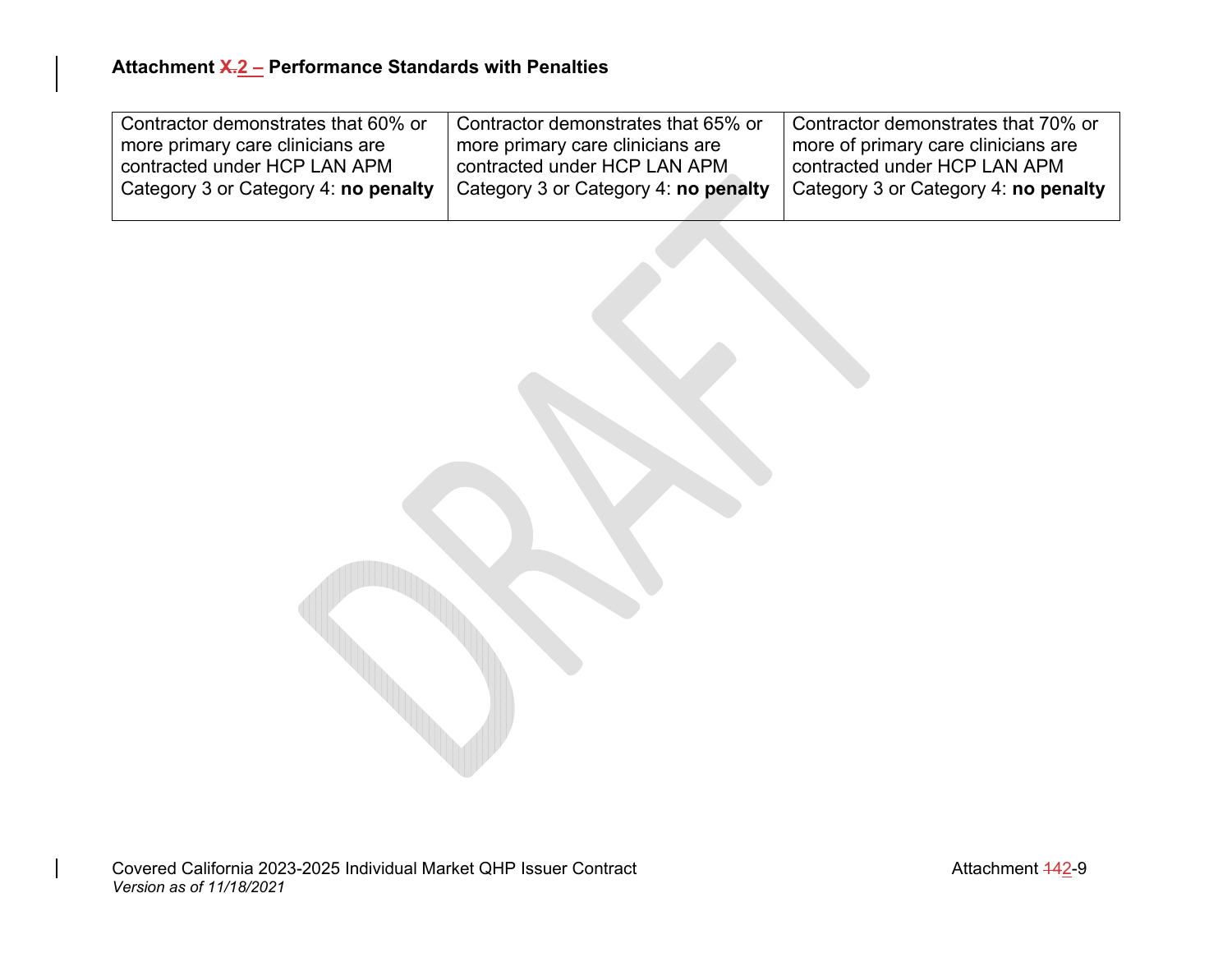| <b>Performance Standards with Penalties</b>                                                                                                                                                                                                                                                                                                                                             |                                                                      |                                           |
|-----------------------------------------------------------------------------------------------------------------------------------------------------------------------------------------------------------------------------------------------------------------------------------------------------------------------------------------------------------------------------------------|----------------------------------------------------------------------|-------------------------------------------|
|                                                                                                                                                                                                                                                                                                                                                                                         | <b>Quality, Equity, And Delivery System Transformation Standards</b> |                                           |
|                                                                                                                                                                                                                                                                                                                                                                                         | <b>Performance Standard 6</b>                                        |                                           |
| 6. Primary Care Spend - Attachment 7, Article 4.01.3                                                                                                                                                                                                                                                                                                                                    |                                                                      |                                           |
| Contractor must report on total primary care spend, as defined by the Integrated Healthcare Association (IHA), and the<br>percent of spend within each Health Care Payment Learning and Action Network Alternative Payment Model (HCP<br>LAN APM) category. Contractor must report the percent of spend within each HCP LAN APM category compared to its<br>overall primary care spend. |                                                                      |                                           |
| Measurement Year 2023                                                                                                                                                                                                                                                                                                                                                                   | <b>Measurement Year 2024</b>                                         | <b>Measurement Year 2025</b>              |
| Contractor does not report on its total<br>primary care spend and the percent of<br>spend within each HCP LAN APM<br>category: 10% penalty                                                                                                                                                                                                                                              | Performance standards to be<br>developed.                            | Performance standards to be<br>developed. |
| Contractor reports on its total primary<br>care spend and the percent of spend<br>within each HCP LAN APM category:<br>no penalty                                                                                                                                                                                                                                                       |                                                                      |                                           |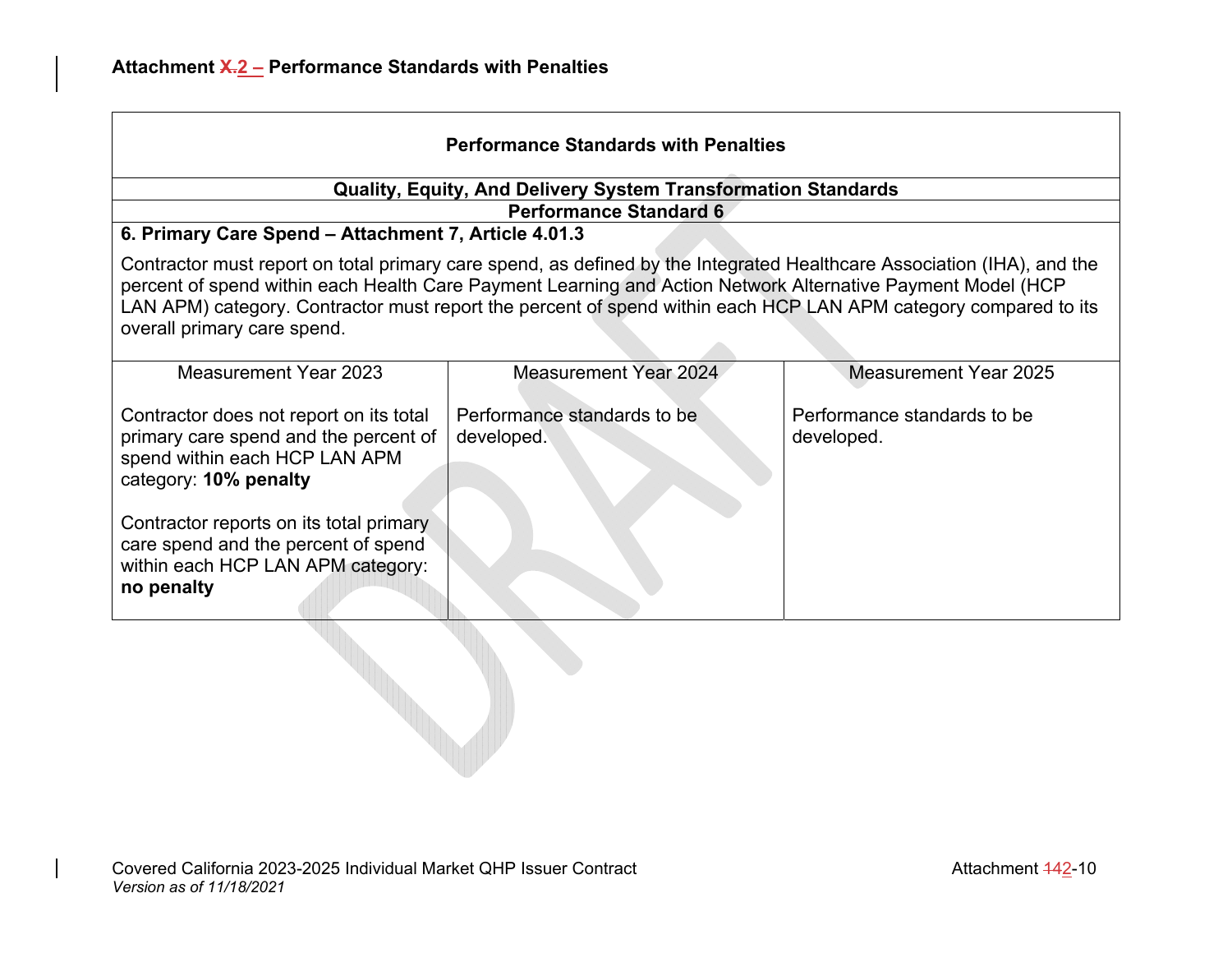| <b>Performance Standards with Penalties</b>                                                                                                                                                                                                                                                                                                                                                                                                                                                                                                                                  |                                                                              |                                           |
|------------------------------------------------------------------------------------------------------------------------------------------------------------------------------------------------------------------------------------------------------------------------------------------------------------------------------------------------------------------------------------------------------------------------------------------------------------------------------------------------------------------------------------------------------------------------------|------------------------------------------------------------------------------|-------------------------------------------|
| Quality, Equity, And Delivery System Transformation Standards                                                                                                                                                                                                                                                                                                                                                                                                                                                                                                                |                                                                              |                                           |
|                                                                                                                                                                                                                                                                                                                                                                                                                                                                                                                                                                              | <b>Performance Standard 7</b>                                                |                                           |
|                                                                                                                                                                                                                                                                                                                                                                                                                                                                                                                                                                              | 7. Payment to Support Networks Based on Value - Attachment 7, Article 4.03.2 |                                           |
| Contractor must report on its network payment models using the Health Care Payment Learning and Action Network<br>Alternative Payment Model (HCP LAN APM) categories of fee for service with no link to quality and value (Category 1),<br>fee for service with a link to quality and value (Category 2), alternative payment models built on a fee for service<br>structure such as shared savings (Category 3), and population-based payment (Category 4). Contractor must report<br>the percent of spend within each HCP LAN APM category compared to its overall budget. |                                                                              |                                           |
| Measurement Year 2023                                                                                                                                                                                                                                                                                                                                                                                                                                                                                                                                                        | <b>Measurement Year 2024</b>                                                 | Measurement Year 2025                     |
| Contractor does not report on its total<br>network spend and the percent of<br>spend within each HCP LAN APM<br>category: 10% penalty                                                                                                                                                                                                                                                                                                                                                                                                                                        | Performance standards to be<br>developed.                                    | Performance standards to be<br>developed. |
| Contractor reports on its total network<br>spend and the percent of spend within<br>each HCP LAN APM category: no<br>penalty                                                                                                                                                                                                                                                                                                                                                                                                                                                 |                                                                              |                                           |
|                                                                                                                                                                                                                                                                                                                                                                                                                                                                                                                                                                              |                                                                              |                                           |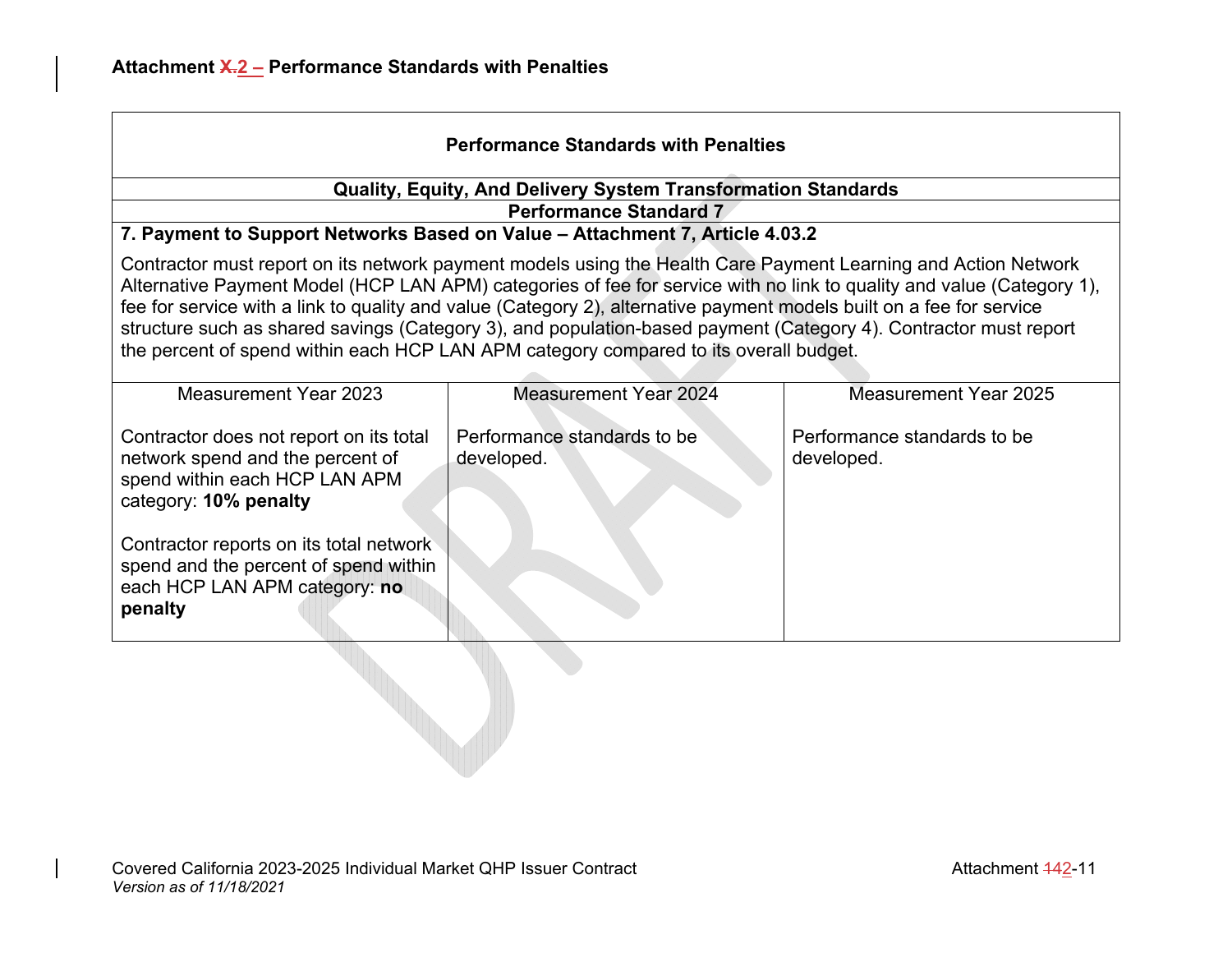# **Performance Standards with Penalties**

#### **Quality, Equity, And Delivery System Transformation Standards Performance Standard 8**

#### **8. Quality Rating System (QRS) QHP Enrollee Experience Summary Indicator Rating**

QHP Issuers are required by CMS annually to collect and submit third-party validated Quality Rating System (QRS) measure data, for the previous measurement year that will be used by CMS to calculate QHP scores and ratings. These measures will be determined by CMS. Covered California will publicly report the QRS scores and ratings that are produced by CMS and reserves the right to produce additional QRS scores from the CMS data for public release. QRS scores are based on surveys of both individual market and Covered California for Small Business Enrollees for those products offered in both marketplaces. Performance penalties will be calculated using the PMPM for individual market only.

Contractor will still be subject to an assessment of penalty or no penalty for each measurement year if Covered California issues a rating score and CMS does not issue a rating score (as was done for Measurement Year 2019 (Plan Year 2021 QRS). However, if neither Covered California or CMS issues a rating score, then Contractor will not be subject to an assessment of penalty or no penalty.

Measurement Years 2023, 2024, 2025

The QHP Enrollee Experience Summary Indicator Rating (Members Care Experience) score will be based on the QRS performance benchmarks supplied by CMS or adjusted, as appropriate, by Covered California.

1-2 Stars: **20% performance penalty.** 

2 Stars: **10% performance penalty.**

3-5 Stars: **no penalty.**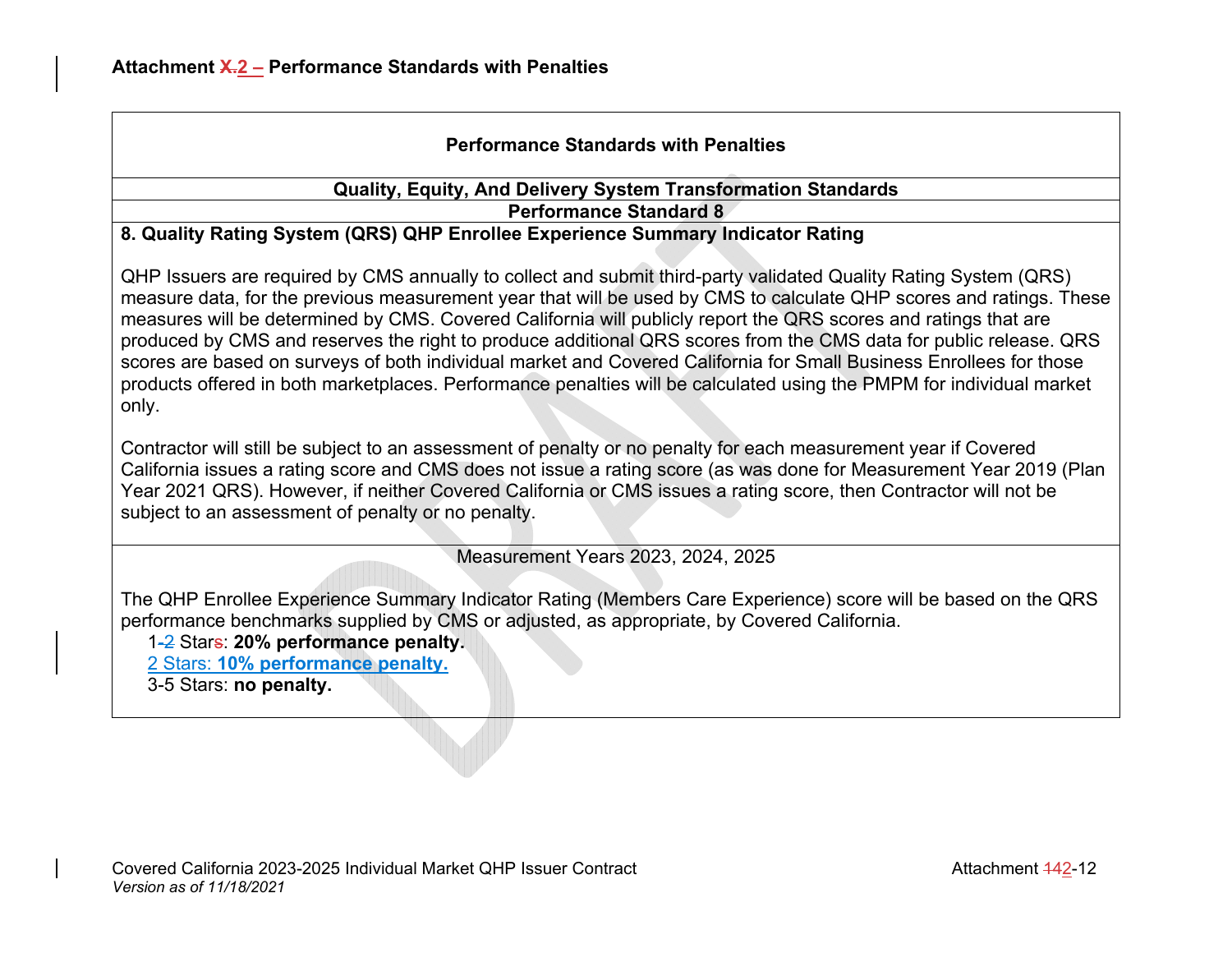| <b>Performance Standards with Penalties</b>                                                                                                                                                                                         |
|-------------------------------------------------------------------------------------------------------------------------------------------------------------------------------------------------------------------------------------|
| <b>Healthcare Evidence Initiative (HEI) Data</b>                                                                                                                                                                                    |
| <b>Performance Standard 9</b>                                                                                                                                                                                                       |
| 9. HEI Data Submission specific to Attachment 7, Article 15.01 Data Submission                                                                                                                                                      |
| Full and regular submission of data according to the standards outlined in Attachment 7, Article 15.01. Contractor must<br>work with Covered California and the HEI vendor to ensure accuracy of data elements on an ongoing basis. |
| Definitions for Performance Standard 9                                                                                                                                                                                              |
| Incomplete: A file or part of a file is missing, or critical data elements are not provided.                                                                                                                                        |
| Irregular: Unexpected file or data element formatting, or record volumes or data element counts or sums deviate<br>significantly from historical submission patterns for the data supplier.                                         |
| Late: Contractor submits data five or more business days later than its scheduled monthly submission date.                                                                                                                          |
| Non-Usable: HEI Vendor cannot successfully include submitted data in its database build, or HEI Vendor's or Covered                                                                                                                 |
| California's analysts determine that critical components of the submitted data cannot be used or relied upon in                                                                                                                     |
| subsequent analytic work.                                                                                                                                                                                                           |
| Measurement Years 2023, 2024, 2025                                                                                                                                                                                                  |
| 1. Incomplete, irregular, late, or non-useable submission of HEI data: 3% penalty                                                                                                                                                   |
| Failure to submit required financials (e.g., allowed, copay, coinsurance, and deductible amounts) or dental claims<br>covered under medical benefits constitutes incomplete submission.                                             |
| Full and regular submission according to the formats specified and useable by Covered California within 5 business<br>days of the Contractor's scheduled monthly submission date: no penalty                                        |
| 2. Inpatient facility medical claim submissions for which the HEI Vendor cannot identify and match at least 95% of<br>California admissions to its Master Provider Index: 3% penalty                                                |
| Contractor's submission meets or exceeds the 95% identification or and matching standard: no penalty                                                                                                                                |
| 3. Professional medical and Rxdrug claim submissions with rendering (medical) or ordering (Rxdrug) provider<br>taxonomy and type missing or invalid on more than 2% of claim submissions: 2% penalty                                |
| Contractor's submission meets or exceeds the 98% populated and valid threshold: no penalty                                                                                                                                          |
|                                                                                                                                                                                                                                     |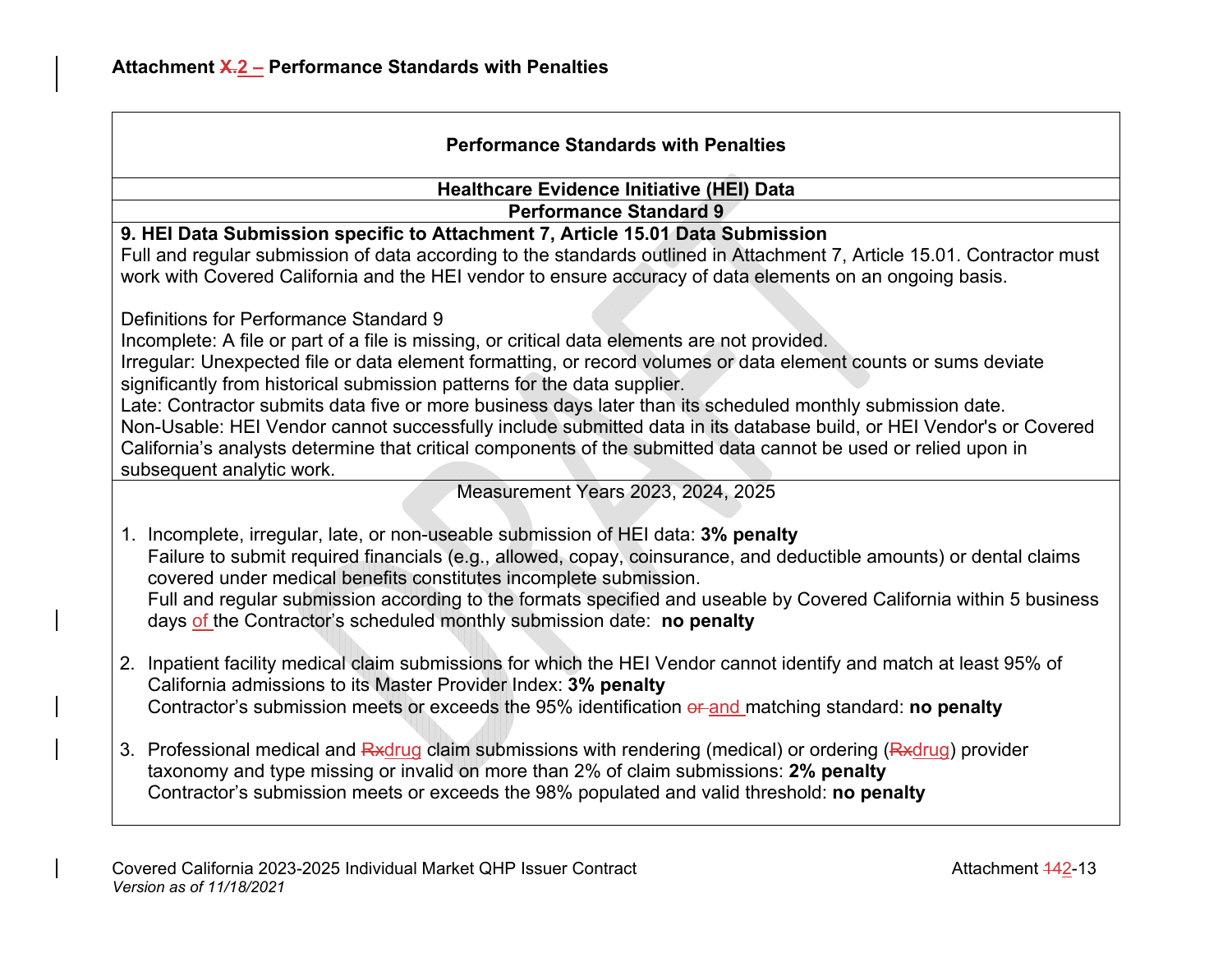|  | 4. Enrollment submissions with Primary Care Provider (PCP) National Provider Identifier (NPI) and Tax ID Number<br>(TIN) missing or invalid on more than 1% of records: 2% penalty                                                                                                                                                                                                                                                                                                                                                                                   |
|--|----------------------------------------------------------------------------------------------------------------------------------------------------------------------------------------------------------------------------------------------------------------------------------------------------------------------------------------------------------------------------------------------------------------------------------------------------------------------------------------------------------------------------------------------------------------------|
|  | Contractor's submission meets or exceeds the 99% populated and valid threshold: no penalty                                                                                                                                                                                                                                                                                                                                                                                                                                                                           |
|  | 5. Professional medical and Rxdrug claim submissions with rendering (medical) or ordering (Rxdrug) NPI and TIN<br>missing or invalid on more than 1% of claims: 2% penalty<br>Contractor's submission meets or exceeds the 99% populated and valid threshold: no penalty                                                                                                                                                                                                                                                                                             |
|  |                                                                                                                                                                                                                                                                                                                                                                                                                                                                                                                                                                      |
|  | 6. Medical and Rxdrug claim submissions in which a file's allowed amount total varies by more than plus or minus 2%<br>from the file's total sum of net plan payment, coinsurance, copayment, deductible, and third party amounts: 2%<br>penalty                                                                                                                                                                                                                                                                                                                     |
|  | Contractor's submission meets or exceeds the 98% summary financial validation threshold: no penalty                                                                                                                                                                                                                                                                                                                                                                                                                                                                  |
|  | 7. Medical claim, Rxdrug claim, or capitation record submissions unaccompanied by corresponding enrollment records<br>more than 1% of the time: 2% penalty<br>Contractor's submission meets or exceeds the 99% matching enrollment threshold: no penalty                                                                                                                                                                                                                                                                                                             |
|  |                                                                                                                                                                                                                                                                                                                                                                                                                                                                                                                                                                      |
|  | 8. Enrollment, medical and Rxdrug claim, and capitation record submissions for which the HEI Vendor cannot identify<br>and match at least 99% of records to a known insurance product for the data supplier, i.e., HIOS ID and year<br>combination (on- or off-Exchange) or issuer-specific product ID and year combination (off-Exchange): 2% penalty<br>Contractor's submission meets or exceeds the 99% identification and matching threshold: no penalty                                                                                                         |
|  | 9. RxDrug claim submissions in which a file's allowed amount total varies by more than plus or minus 2% from the file's<br>total sum of ingredient cost and dispensing fee amounts: 1% penalty<br>Contractor's submission meets or exceeds the 98% summary financial validation threshold: no penalty                                                                                                                                                                                                                                                                |
|  | 10. RxDrug claim submissions with RxDrug Payment Tier missing or invalid on more than 1% of claims or with not all<br>expected values (i.e., $1 =$ Generic, $2 =$ Brand Formulary, $3 =$ Brand Non-Formulary, $4 =$ Specialty Drug, and $5 =$ ACA<br>Preventive Medication) represented at appropriate and accurate proportions and consistent with Contractor's<br>formulary, as determined by comparison to Contractor's prior period data submissions, comparison to data<br>aggregated from all data suppliers, and consultation with the Contractor: 1% penalty |
|  | Contractor's submission meets or exceeds the 99% populated and valid threshold and contains expected values at<br>appropriate and accurate proportions: no penalty                                                                                                                                                                                                                                                                                                                                                                                                   |
|  |                                                                                                                                                                                                                                                                                                                                                                                                                                                                                                                                                                      |